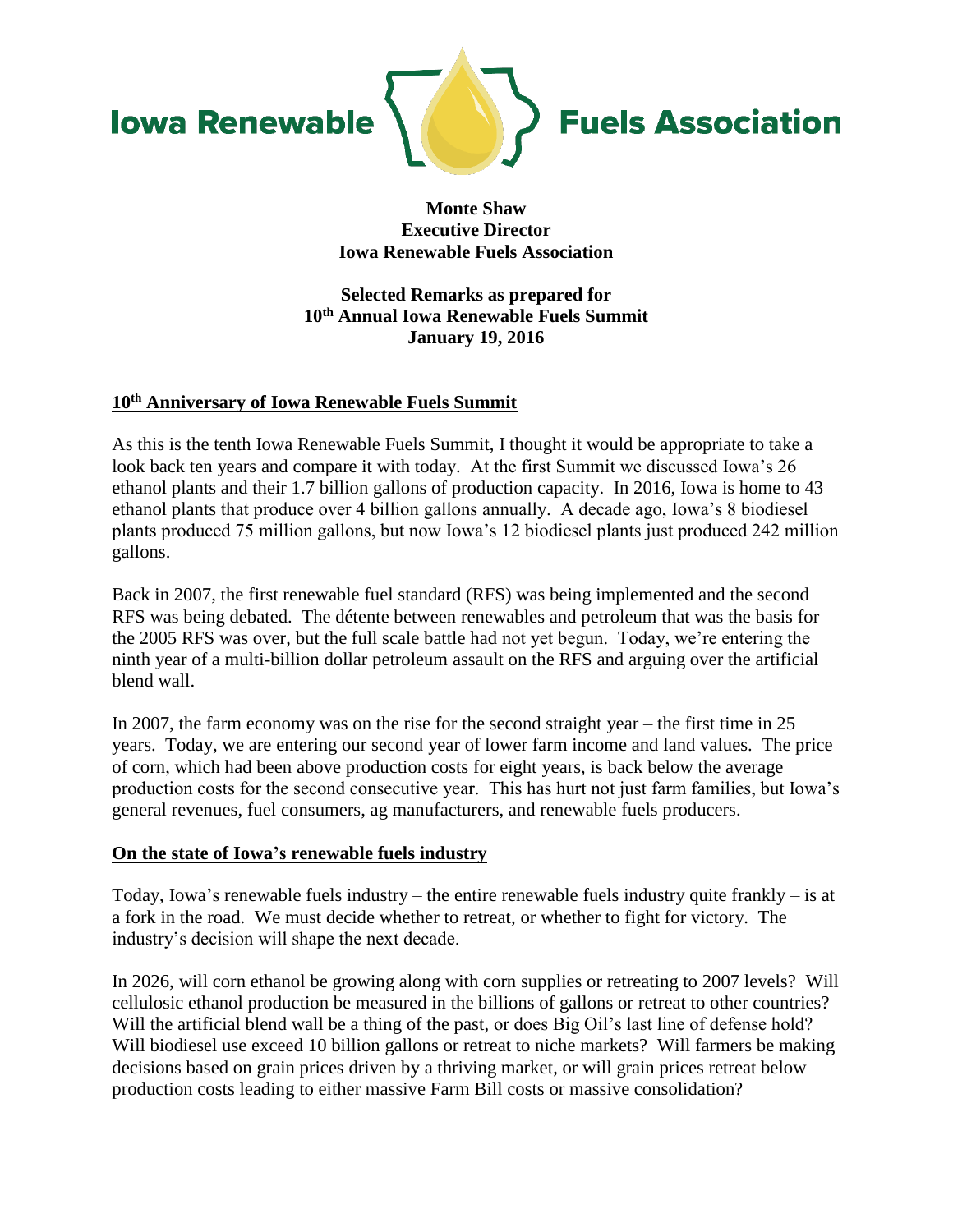I know the renewable fuels industry will not waiver or retreat or surrender. It will continue to battle for market access and to tear down the bogus blend wall. I know this because the renewable fuels industry has fought the odds for 35 years – and won. I know this because it simply is not in a farmer's DNA to quit.

## **Fighting for Victory Through the RFS**

Despite what some candidates or media say and write, the RFS does not sunset in 2022. Only an act of Congress can repeal the RFS. Any Congressional change to the RFS must go through the United States Senate. And Chuck Grassley and Joni Ernst will not retreat. With them fighting to defend the RFS, I like our chances for victory.

Some have suggested the RFS won't help much in Iowa after a couple of years anyway. I disagree. It is dangerous to assume the status quo will continue for corn ethanol in the absence of the RFS. The oil industry predicts (EPRINC study, 2012) that ethanol use would fall back to around 6 billion gallons. While that prediction is likely as unreliable as all the other oil industry rhetoric on renewable fuels, some respected ethanol veterans could see use dropping to below 10 billion gallons. Others, who I happen to agree with, don't see ethanol demand dropping that much, but the entire relationship between buyer and seller changes. Oil would still have its distribution monopoly, century of subsidies, and federal petroleum mandate. With the marketplace so tilted in oil's favor, there will be no chance for fair negotiations. Oil will simply say: "Here is the price we are willing to pay -- take it or leave it."

But fighting to protect the RFS is a battle that can be won. Despite 9 years of oil industry talk, there is no consensus in Congress to scrap the RFS and there is no consensus to reform the RFS. Such talk is silly. It's like talking about Iowa's First in the Nation Caucuses. There may be 49 other states that don't like Iowa going first, but there aren't two who agree on what state should replace Iowa! Keeping the RFS intact is key to near term biodiesel growth, the ability for cellulosic ethanol to have a chance to develop, and to pulling corn ethanol ABOVE 15 billion gallons per year.

### **Breaking the Artificial Blend Wall**

Think back to when the RFS was first passed in 2005. Did ethanol use systematically increase along the schedule prescribed by Congress? No. Once it was clear more ethanol would be used, the distribution infrastructure went into place and that market access, combined with ethanol's octane value, swept across the nation in less than two years. When the RFS finally breaches the artificial blend wall – even if because of a few hundred million gallons of cellulosic ethanol – and major markets add the distribution infrastructure necessary for E15, ethanol use won't increase by just that prescribed amount. Once the hole is in the dam, the octane value of corn ethanol will burst through – pulled by the RFS just as certainly as cellulosic ethanol and biodiesel.